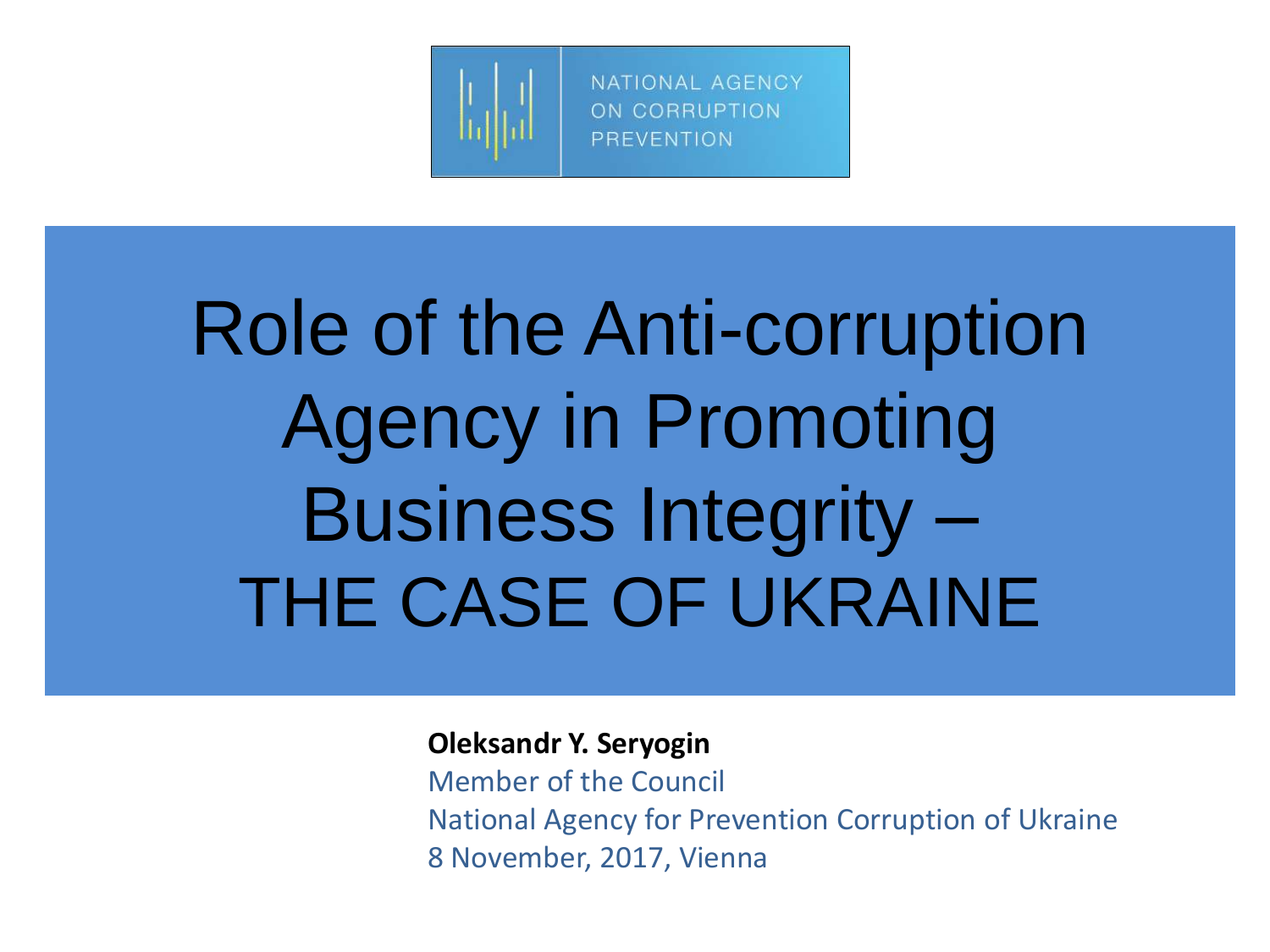### In the World Corruption Perception Index (CPI) for 2017, Ukraine received 31 points out of 100 possible.



Source: Transparency International, Corruption Perceptions Index 2016, published 25.01.2017 https://www.transparency.org/news/feature/corruption\_perceptions\_index\_2016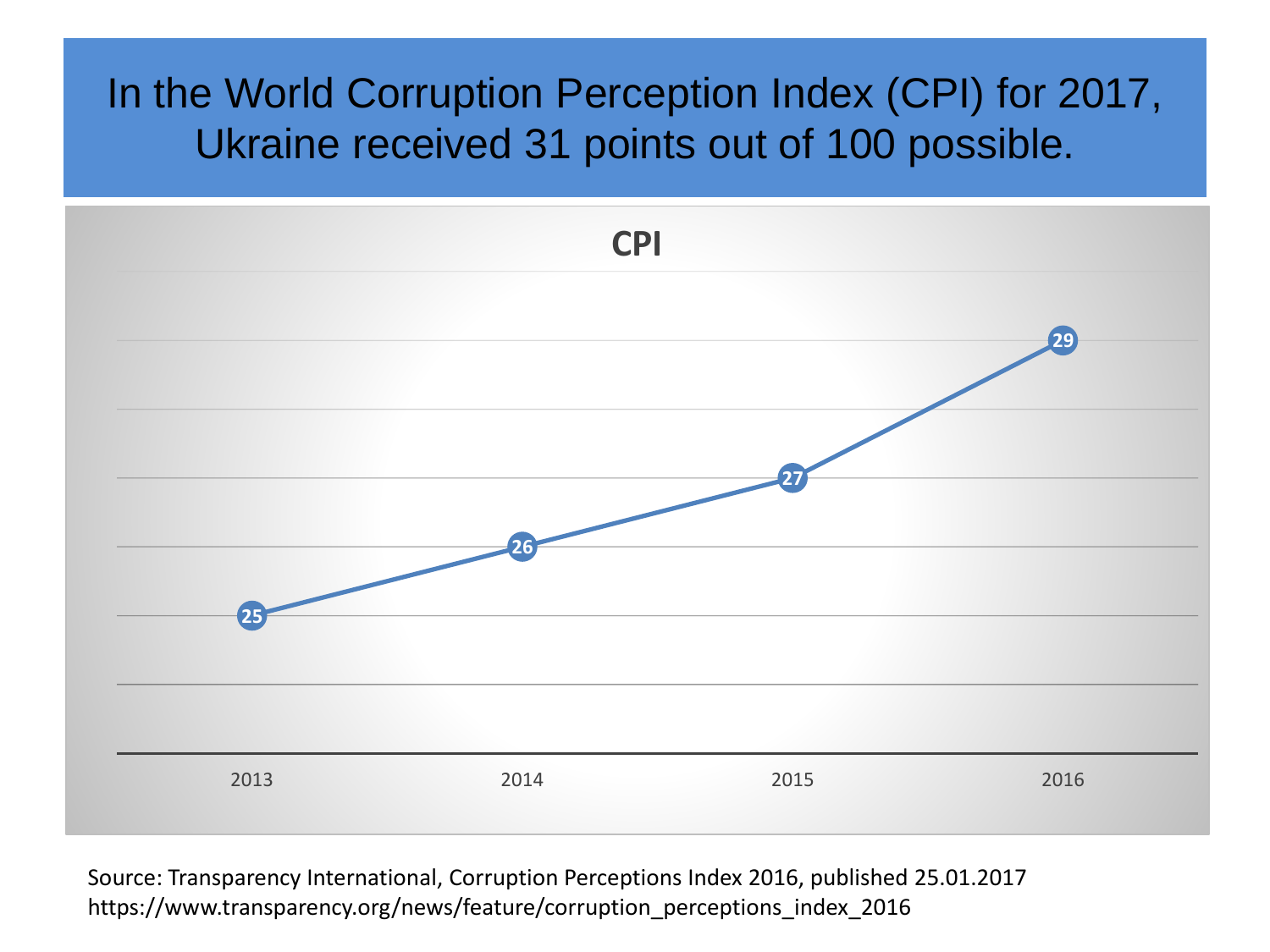### In Doing Business Ranking Ukraine has improved significantly since  $2013 -$  now 76<sup>th</sup> in the world

Ukraine

EASE OF DOING BUSINESS IN UKRAINE

Source: the World Bank and tradingeconomics.com.

Note: Ukraine ranks 76th in the "Doing Business 2018", which was published in October 2017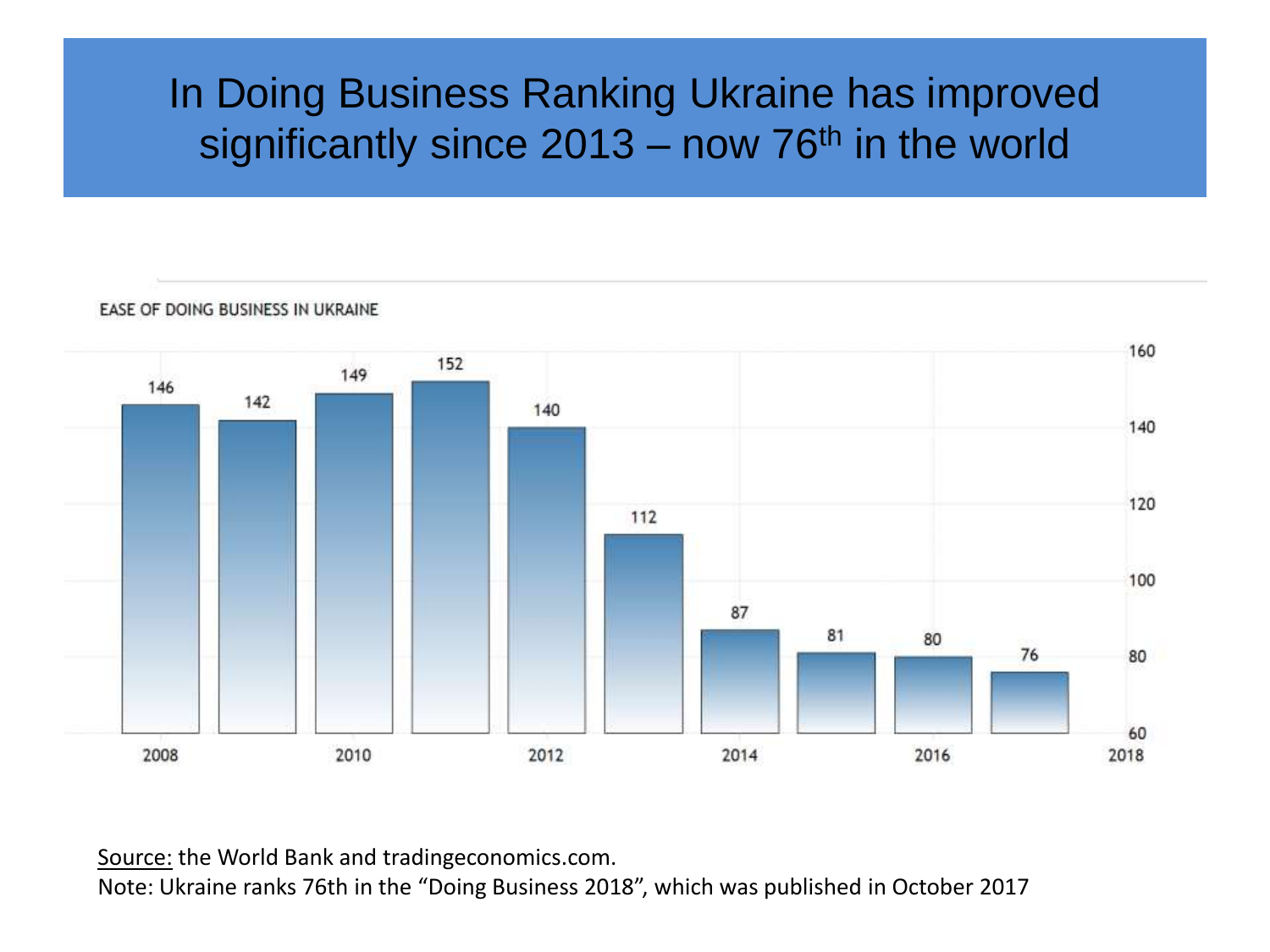### THE MAIN ANTI-CORRUPTION REFORMS AREAS 2014-2017

- The anti-corruption legislation package and setting up corruption the anti-corruption institutions
- E-procurement system ProZorro
- Electronic System of Asset declarations with the open access to data
- Opening up public registries and information on public finances, opening beneficial ownership registers
- Reforms in banking and energy sector
- Constitutional admedments and new legislation on Judiciary
- Civil Service law and public administration reform strategy in line with EU standards
- National Police reform

Source: OECD, "Anti-corruption Reforms in Ukraine. Fourth Round of Monitoring of the Instanbul Anticorruption Action Plan", adopted 14.09.2017, Paris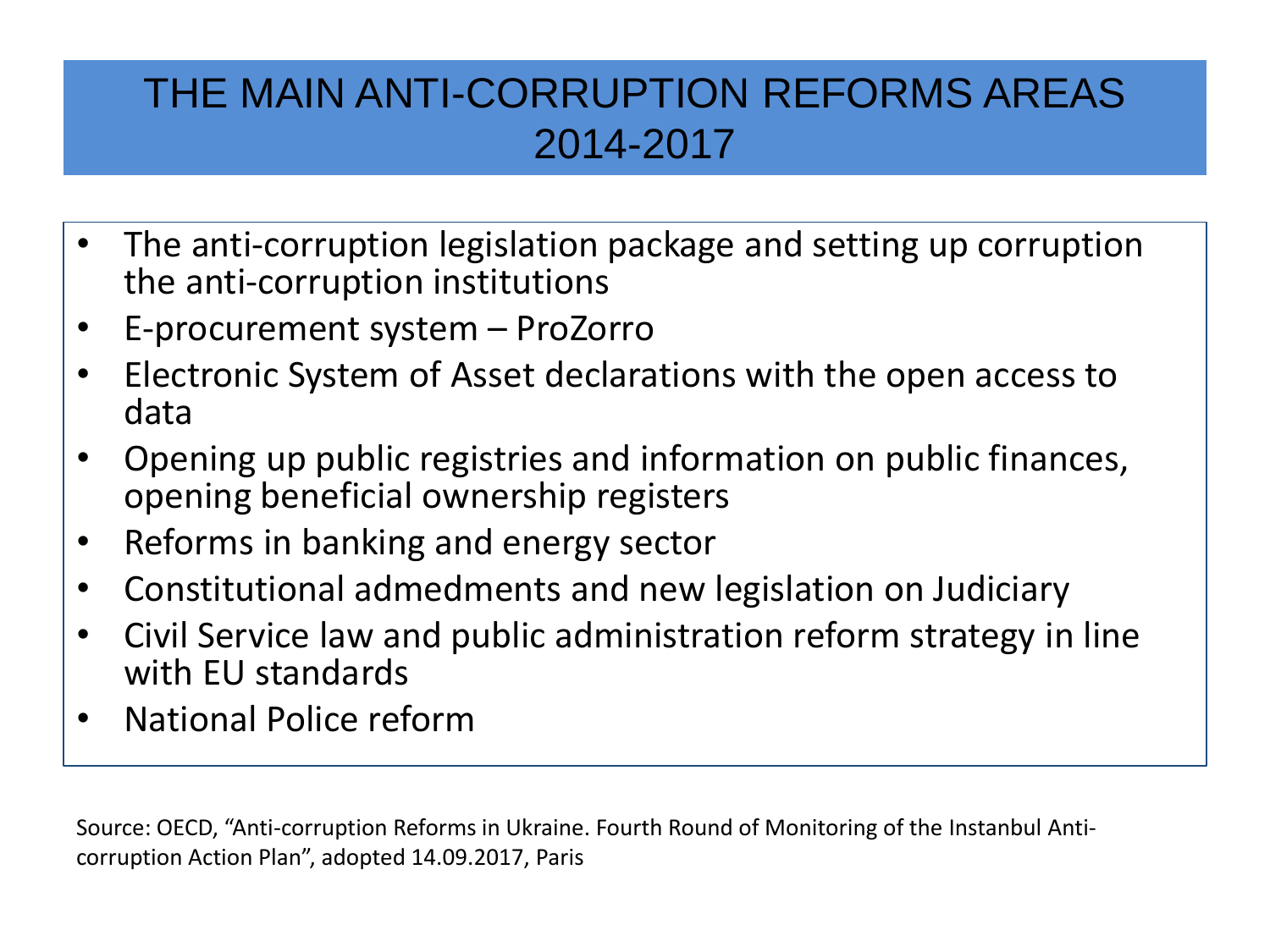### ANTI-CORRUPTION SYSTEM IN UKRAINE 2014-2017

#### **NACP IS ONE OF THE THREE NEW SPECIALIZED ANTI-CORRUPTION INSTITUTIONS OF UKRAINE ESTABLISHED IN 2016**



**National Anti-Corruption Bureau of Ukraine**

investigation of corruption crimes committed by high officials



#### **Specialized Anti-Corruption Prosecutor's Office**

support of criminal proceedings of NABU



#### **National Agency on Corruption Prevention**

as opposed to NABU and SAPO, which are lawenforcement institutions, NACP has a preventive function: it develops and ensures compliance with the regulations that would help prevent corruption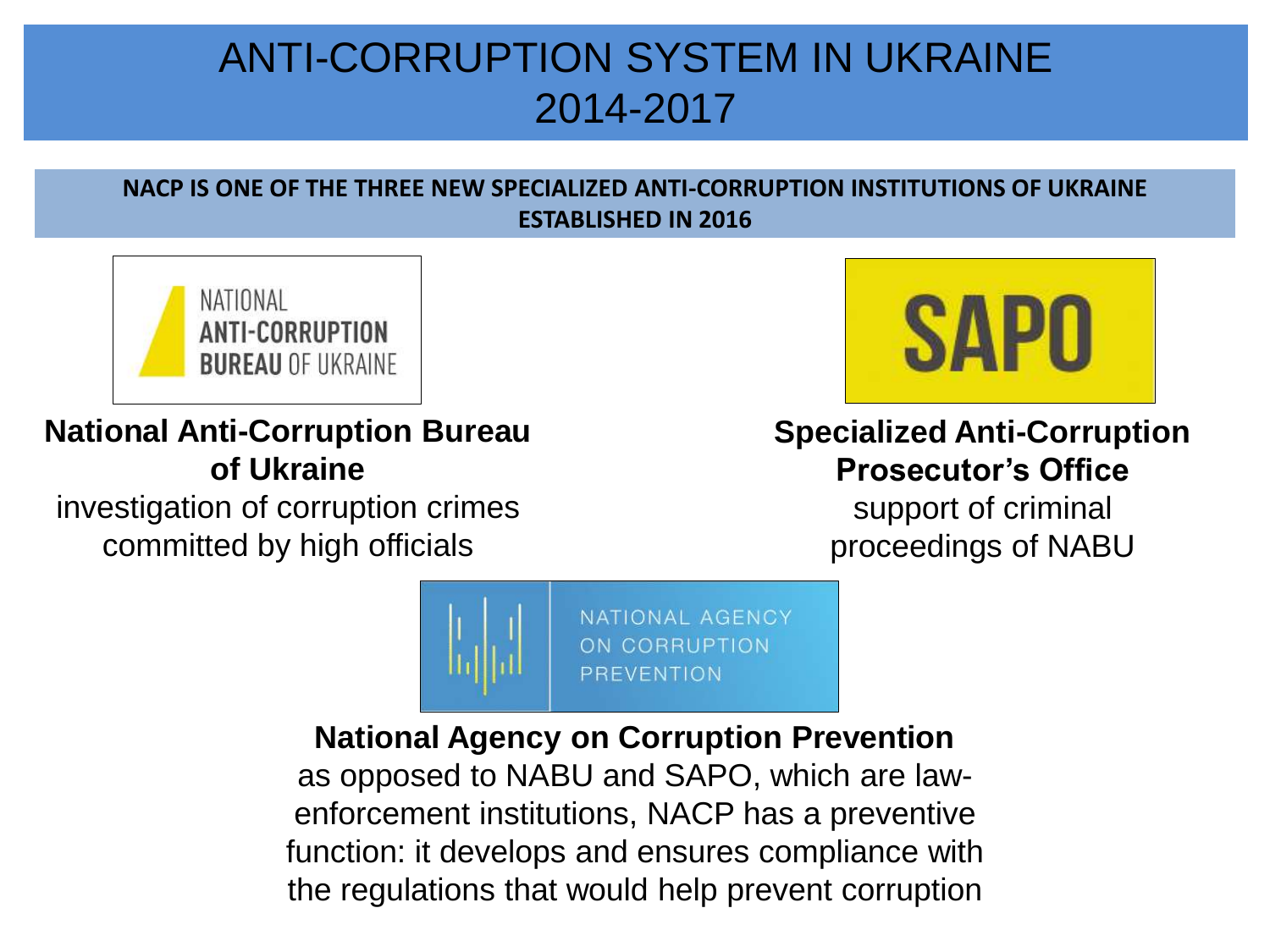### CORRUPTION PREVENTION AND BUILDING INTEGRITY IN PRIVATE SECTOR IN UKRAINE

#### **NATIONAL AGENCY ON CORRUPTION PREVENTION**

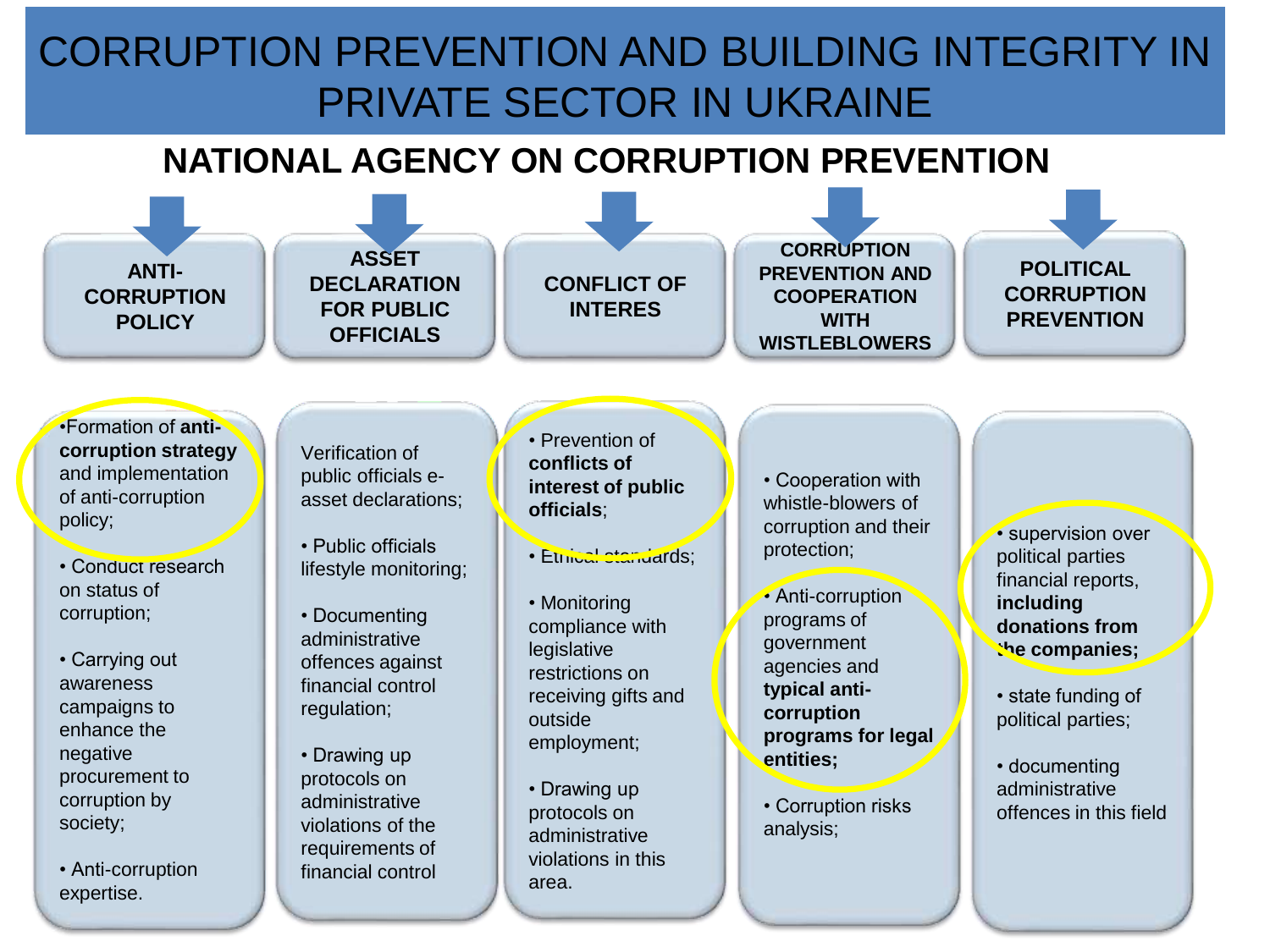### STRATEGICAL DOCUMENTS

#### **Anticorruption Strategy for 2014-2017**

- abolishing obligatory putting the seal on corporate documents
- abolishing control over prices on food products
- abolished a number of obligatory licenses and permission documents in some sectors of economy and has introduced the «silent agreement» principle
- introduced automated VAT (value added tax) return (reclaim) system
- opened access to all state registries, including the State Registry of Intangible Assets (Property)
- introduced electronic open source government e-procurement system ProZorro

#### **Draft of Anticorruption Strategy for 2018-2020**

- to ensure the centralization of state property management systems with the consolidation of specific functions for each state body
- to provide open on-line access to information about state and communal property
- to reduce the number of enterprises in the state sector of the economy through privatization, mergers into integrated holdings or liquidation
- to develop and, as a matter of priority, adopt the Code of Administrative Procedure of Ukraine
- to introduce monitoring of the activities of public and communal enterprises and a mechanism for disclosure of their activities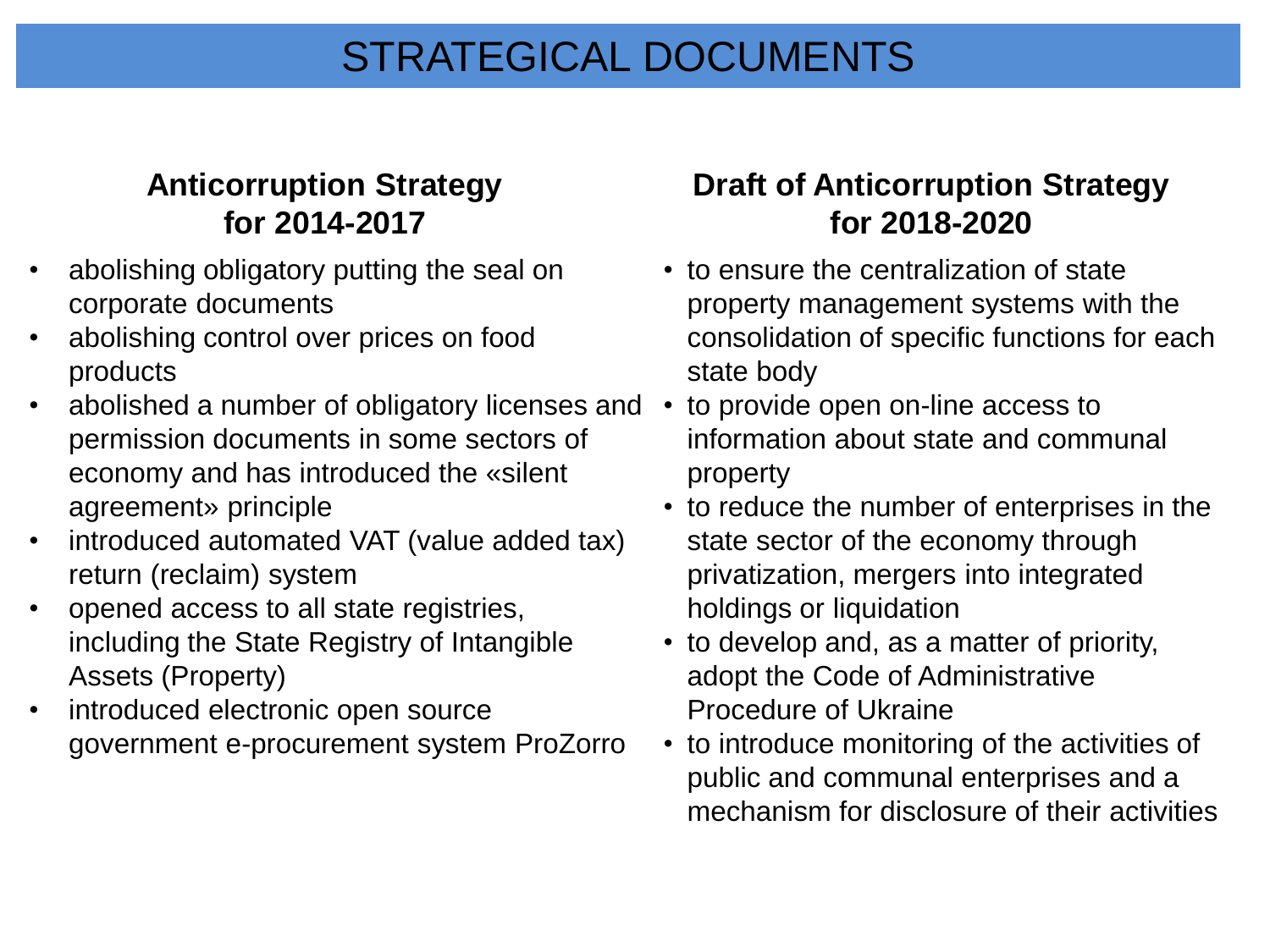### LEVEL OF PERCEPTION OF CORRUPTION

#### **GENERAL EVALUATION OF THE EXTENSION OF CORRUPTION IN UKRAINE**



 $\blacksquare$  direct question in questionnaires  $\blacksquare$  an average mark by estimates of individual spheres and institutions

Source: NAPC, "Corruption in Ukraine 2017", Survery data, in cooperation with OSCE, September 2017 Note: Perception of corruption is similar among different groups -businesses, general population, experts in Ukraine; it remains high.

When asked to evaluate level of corruption in different institutions the data show a more favorable view. The experts view the Ukrainian institutions as more clean of corruption than the general public, and businesses are the most critical of the performance of the institutions.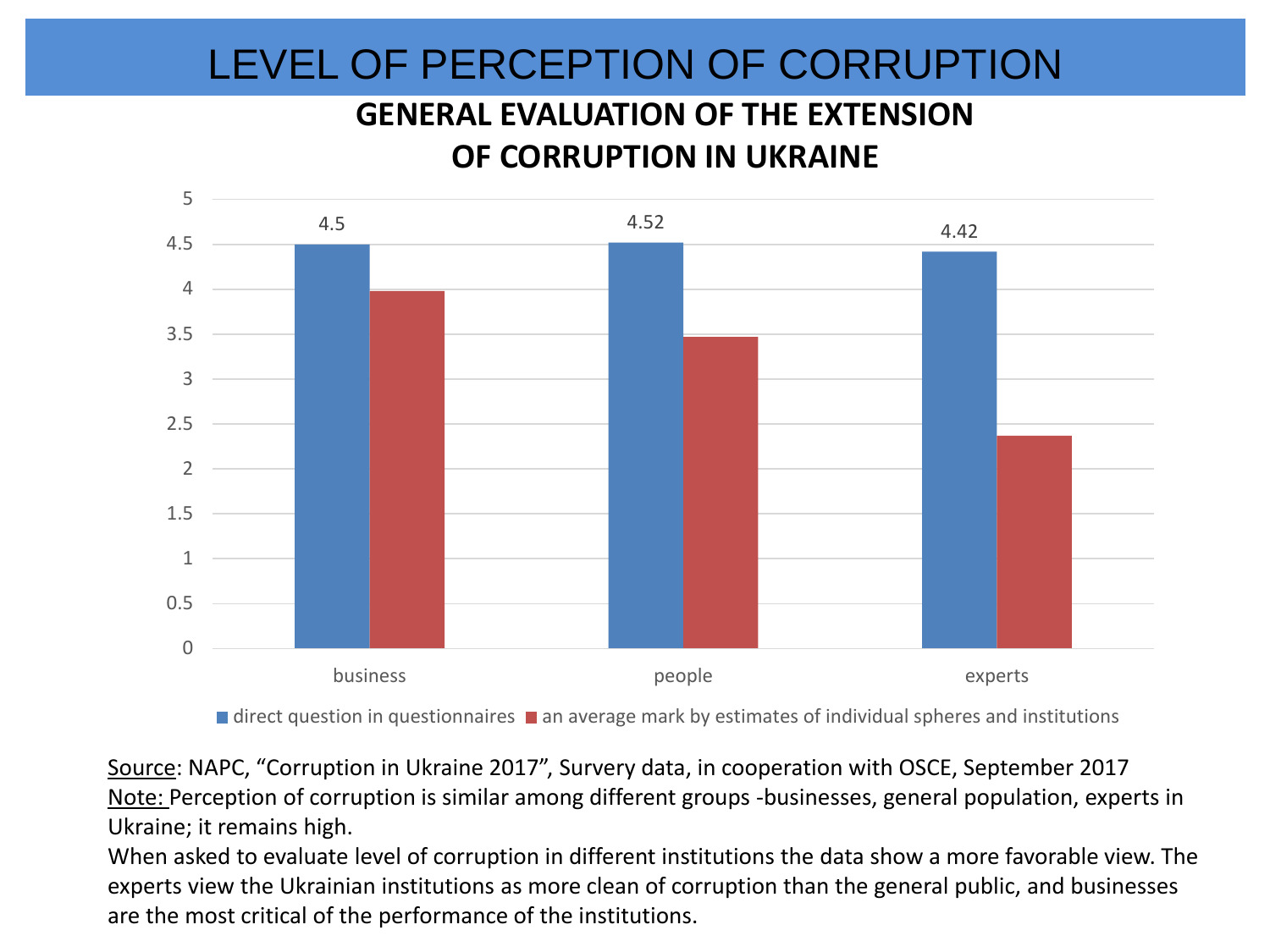### EXPERIENCE OF ENCOUNERING CORRUPTION

#### **STATE AUTHORITIES AND LOCAL GOVERNMENT As reported by businesses who had direct contact**



Source: NAPC, "Corruption in Ukraine 2017", Survery data, in cooperation with OSCE, September 2017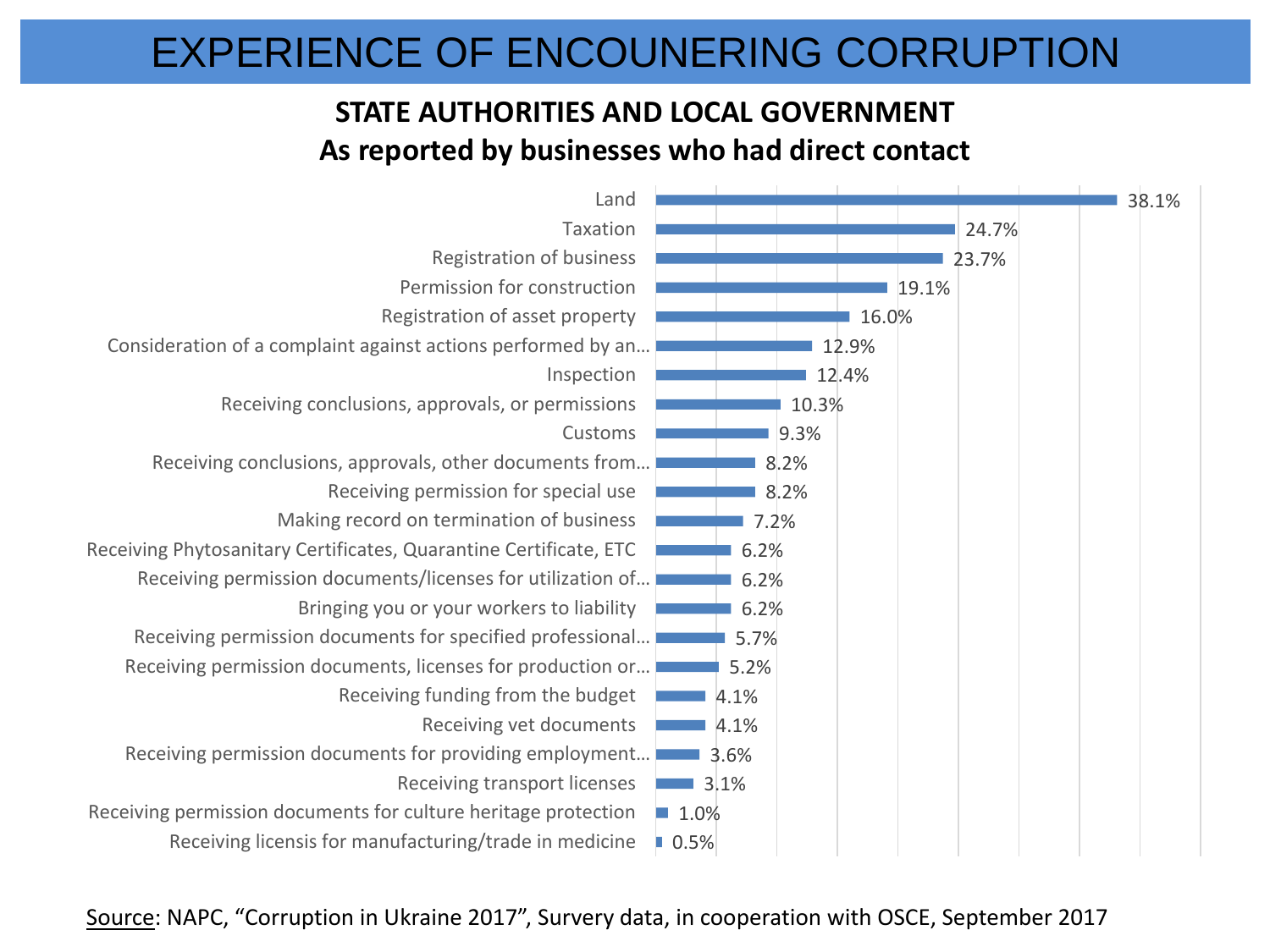### ANTI-CORRUPTION PROGRAMS FOR STATE ENTERPRISES AND LEGAL ENTITIES

#### **NACP adopted Anticorruption Program for State Enterprises and Legal Entities that allow to provide:**

- a system of compliance-control over the compliance of employees with regulatory acts
- internal procedures and rules in the field of anti-corruption activities

#### **A typical anti-corruption program includes anti-corruption measures**

- periodic evaluation of corruption risks in the activity of a legal entity
- anti-corruption check of business partners
- provisions on mandatory compliance with the anti-corruption program
- criteria for selecting business partners of a legal entity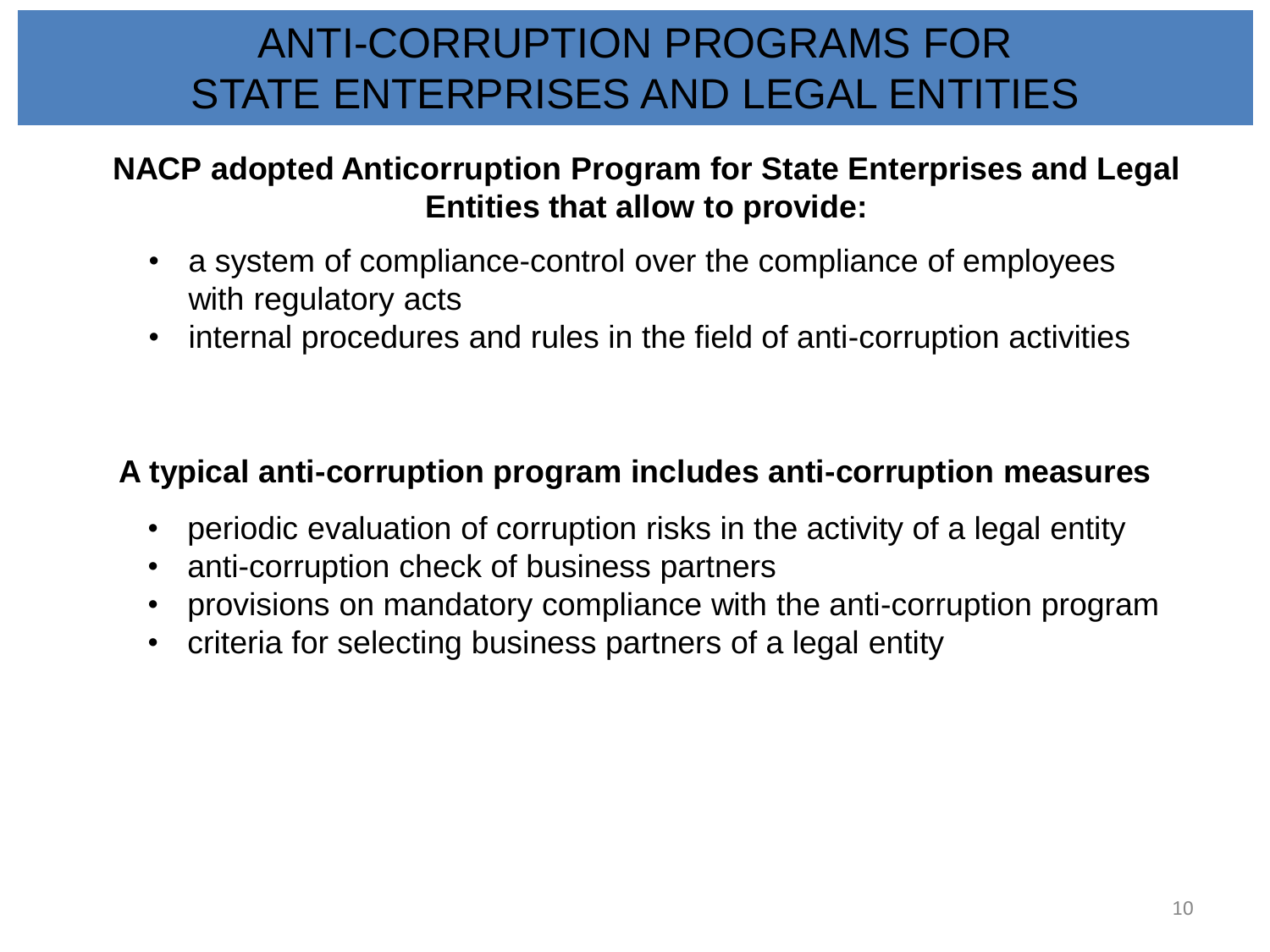### ANTICORRUPTION PROGRAM WAS ADOPTED IN 249 STATE ENTERPRISES AND LEGAL ENTITIES:

- Ukrainian State Enterprise of Posts "Ukrposhta",
- SEO "Boryspil International Airport",
- SEO "National Information Systems",
- SEO "Ukrgasbank"
- SEO in form of PJSC "Privatbank",
- Municipal Enterprise "Kyivpastrans",
- State Enterprise "National Nuclear Energy Generating Company

"Energoatom",

- Municipal Enterprise "Kyivmetro",
- Concern for Broadcasting, Radio Broadcasting and Television.